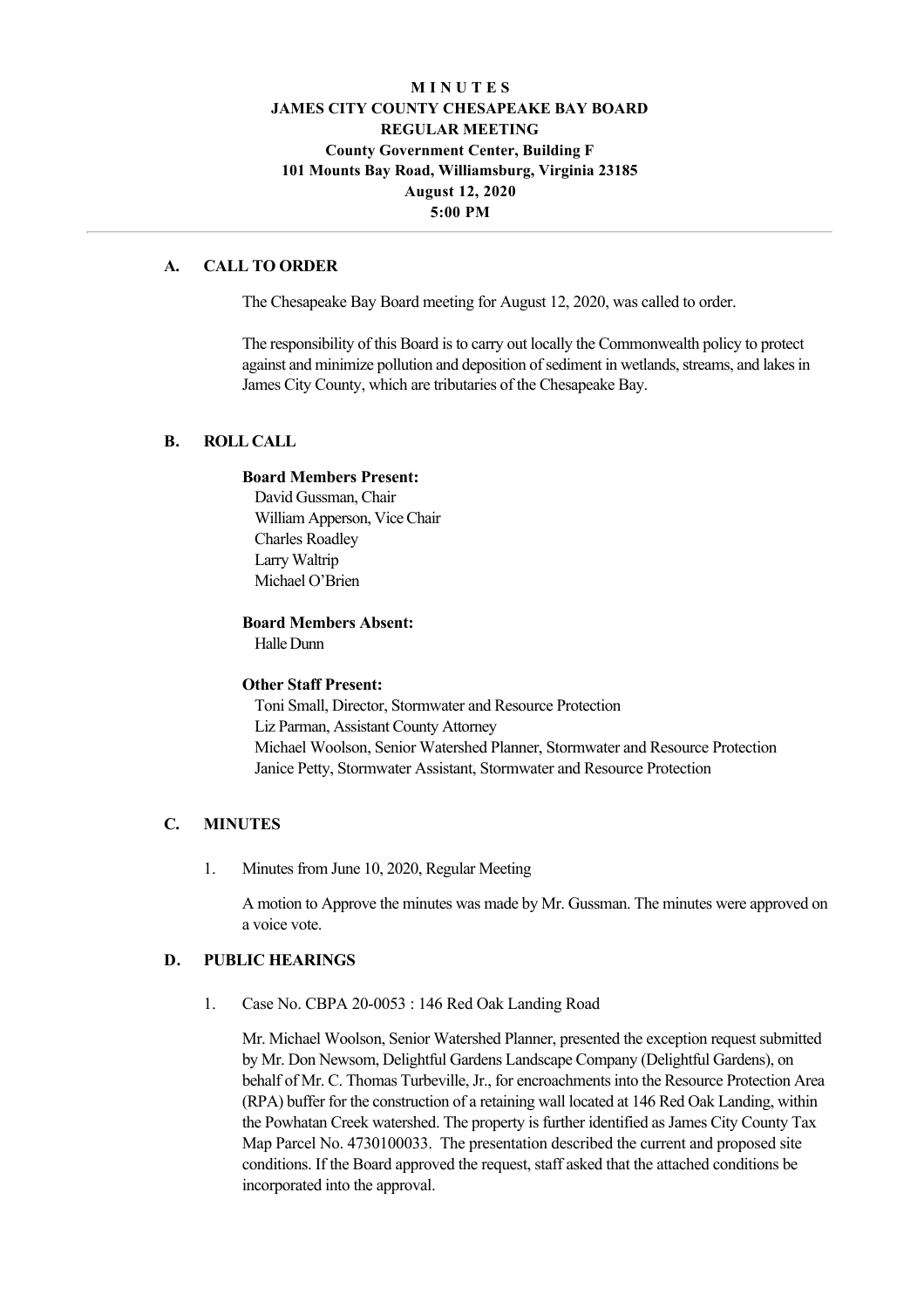The Board deliberated on the pros and cons of this application.

Mr. Gussman inquired if erosion was occurring on-site.

Mr. Woolson replied in one corner, upslope side of the shed, but deferred to the applicant for answer.

Mr. Gussman opened the Public Hearing.

**A.** Mr. Don Newsom, Delightful Gardens, outlined the project to the Board.

Mr. Roadley inquired about the amount of sediment loss experienced on-site.

A. Mr. Newsom replied that there was some sediment loss because of the steep drop-off in that area.

Mr. Gussman closed the Public Hearing, as no one else wished to speak.

Mr. Apperson made a motion to Adopt the resolution for Chesapeake Bay Board Case No. CBPA 20-0053 at 146 Red Oak Landing.

A motion to Approve with Conditions was made by Mr. Apperson, the motion result was: AYES: 5 NAYS: 0 ABSTAIN: 0 ABSENT: 1 AYES: Gussman, Apperson, Roadley, O'Brien, Waltrip NAYS: None ABSENT: Dunn

## **E. BOARD CONSIDERATIONS**

1. CBPA 19-0087 : 7612 Uncles Neck

Mr. Michael Woolson presented the extension request requested by Ms. Theresa Whelan for encroachments into the RPA buffer for the grading of the bank for access to the beach and pier on the property located at 7612 Uncles Neck within the Yarmouth Creek watershed.

Mr. Roadley made a motion to grant the resolution for extension of Chesapeake Bay Board Case No. CBPA 19-0087 for 7612 Uncles Neck, extended to August 12, 2021.

A motion to Approve the resolution for extension was made by Mr. Roadley, the motion result was:

AYES: 5 NAYS: 0 ABSTAIN: 0 ABSENT: 1 AYES: Gussman, Apperson, Roadley, O'Brien, Waltrip NAYS: None ABSENT: Dunn

2. Appeal - 4720 Yeardley Loop

Mr. Michael Woolson presented the appeals. The first appeal was from Mr. Richard Cassell, 4720 Yeardley Loop, appealing an administrative decision to remove all improvements on the easement property behind his house, replanting the disturbed area, and a one-time payment of a civil charge.

Staff was alerted in April 2020, that there was some unauthorized tree clearing and removal in the Natural Open Space Easement which is homeowners' association (HOA) property, behind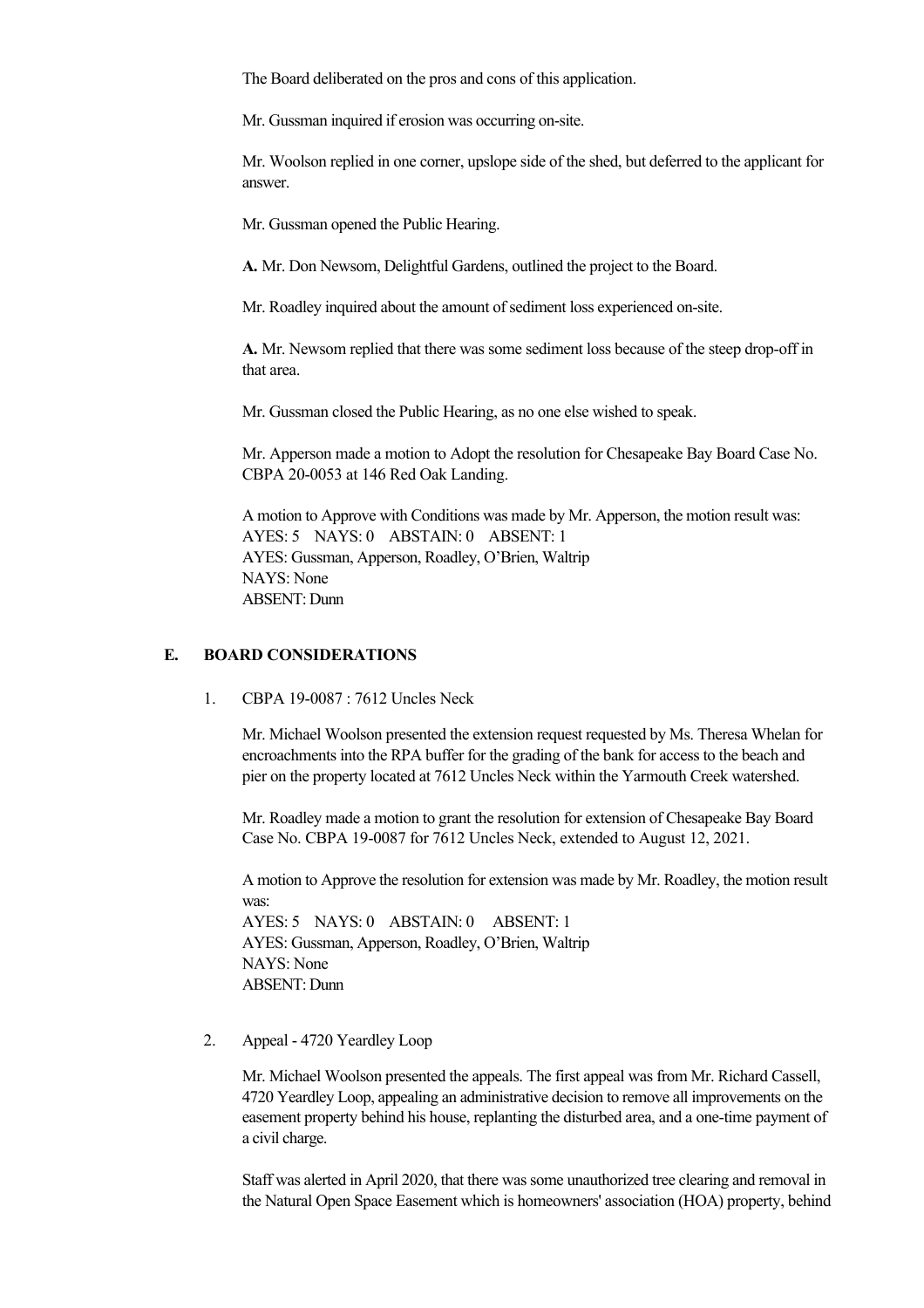4720 Yeardley Loop. Staff went out and investigated, took some pictures, and sent a Notice of Violation to the HOA. Mr. Cassell was also sent a Notice of Violation.

The Deed for Natural Open Space was recorded October 30, 2008, and was put in place for Stormwater purposes. Condition No. 4 of the easement states that the easement property shall remain in its natural condition with respect to natural leaf litter, understory, and tree canopy vegetation.

Mr. Woolson showed pictures of the violation.

Mr. Roadley inquired if the Open Space Easement was to offset any pollutant load that would be otherwise treated by best management practices (BMPs).

Mr. Woolson replied that in this instance it was used to offset conventional BMPs for that portion of the property.

Mr. Roadley noted that there are two appellants. He inquired if recommendations were for each or total.

Mr. Woolson replied that his recommendations are separate.

Mr. Roadley noted that the total fine in this case could be \$10,000.

**A.** Mrs. Monika Cassell and Mr. Richard Cassell, 4720 Yeardley Loop, addressed the Board with their concerns asking for an appeal. They are not the owners of the easement property. The Cassell's fence is within three feet of the property line, and where they have grass planted is technically their property. They do not know who cut the trees down.

Mr. Gussman reminded everyone that this is a legal proceeding and it is being recorded.

Mr. Gussman asked if the Cassells cut down any of the trees in the easement. He also inquired if the Cassells had hired anyone to cut down the trees.

**A.** Mrs. Monika Cassell replied no to both inquires.

Mr. Gussman inquired if the Cassells know who cut down any of the trees. Discussion ensued about children walking the trails, fruit trees planted, and neighbors getting firewood.

**B.** William Sleeth, III, Esquire, Gordon Rees Scully Mansukhani, LLP, legal counsel to The Pointe Homes Association residential homeowners association for the neighborhood. The HOA notified the County that trees had been cut down.

**C.** Ms. Margo Zechman, Treasurer of the HOA Board at The Pointe at Jamestown, 4731 Yeardley Loop. The HOA did not contact the neighbors on either side of 4720 Yeardley Loop. She noted trees do come down during storms.

Mr. Roadley inquired concerning the responsible party for a violation on a property.

Mr. Woolson replied that the County always starts with the property owner.

**A.** Mrs. Monika Cassell and Mr. Richard Cassell responded to remarks. The Cassells provided current pictures to the Board, showing that the picnic table is no longer there. Mrs. Cassell did reach out to Mr. Hamilton, the HOA President and to Ms. Tabitha Clark of Chesapeake Bay Management Inc., (CBM) asking when the last neighborhood inspection had been conducted. Prior to this she understood that there were to be quarterly inspections by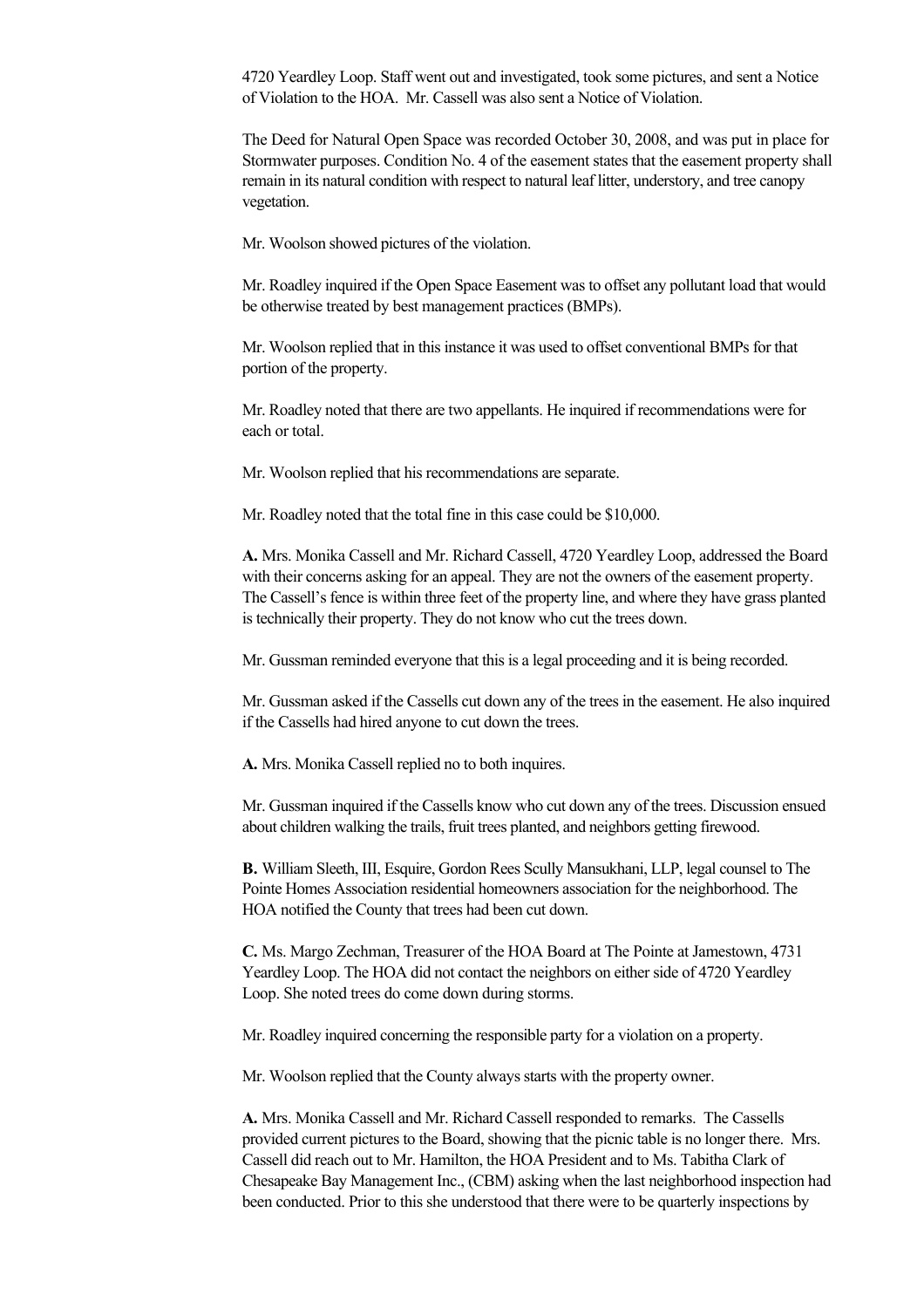CBM. Ms. Clark informed Mrs. Cassell that the last inspection had been in February 2020.

**B.** Mr. William Sleeth, III, asked if Ms. Jennifer Smith, the community manager would speak.

**D.** Ms. Jennifer Smith, work address, 603 Pilot House Drive, Suite 300, Newport News, VA 23606, responded to questions from the Board.

Mr. Roadley inquired if the land was eroding or showing anything detrimental that would contribute to degraded water quality.

Mr. Woolson replied that the loss of canopy cover has prompted herbaceous growth across the course of the summer.

**E.** Ms. Liz Parham, Assistant County Attorney, described options that the Board could take, including holding either, neither, or both parties responsible. The Board could also modify or add additional conditions and surety.

Mr. O'Brien inquired if the civil penalty would be considered a surety.

**E.** Liz Parham, replied yes, the penalty can be waived and required as surety instead of a fine, noting whatever conditions were felt appropriate were attached.

Discussion ensued among the Board members.

Mr. Gussman made a motion to grant the Appeal of a Notice of Violation for 4720 Yeardley Loop.

A motion to Grant the Appeal was made by Mr. Gussman, the motion result was: AYES: 5 NAYS: 0 ABSTAIN: 0 ABSENT: 1 AYES: Gussman, Apperson, Roadley, O'Brien, Waltrip NAYS: None ABSENT: Dunn

3. Appeal - Natural Open Space, Phase 2B, The Pointe at Jamestown

Mr. Michael Woolson presented the appeal of Mr. William Sleeth, III, on behalf of The Pointe Homes Association, of an administrative decision to remove all improvements in the easement property behind 4720 Yeardley Loop, replanting the disturbed area, and a one-time payment of a civil charge.

Mr. Apperson made a motion to deny the Appeal of Notice of Violation for Natural Open Space, Phase 2B, The Pointe at Jamestown.

A motion to Deny the Appeal was made by Mr. Apperson, the motion result was: AYES: 5 NAYS: 0 ABSTAIN: 0 ABSENT: 1 AYES: Gussman, Apperson, Roadley, O'Brien, Waltrip NAYS: None ABSENT: Dunn

#### **F. MATTERS OF SPECIAL PRIVILEGE**

None

**G. ADJOURNMENT**